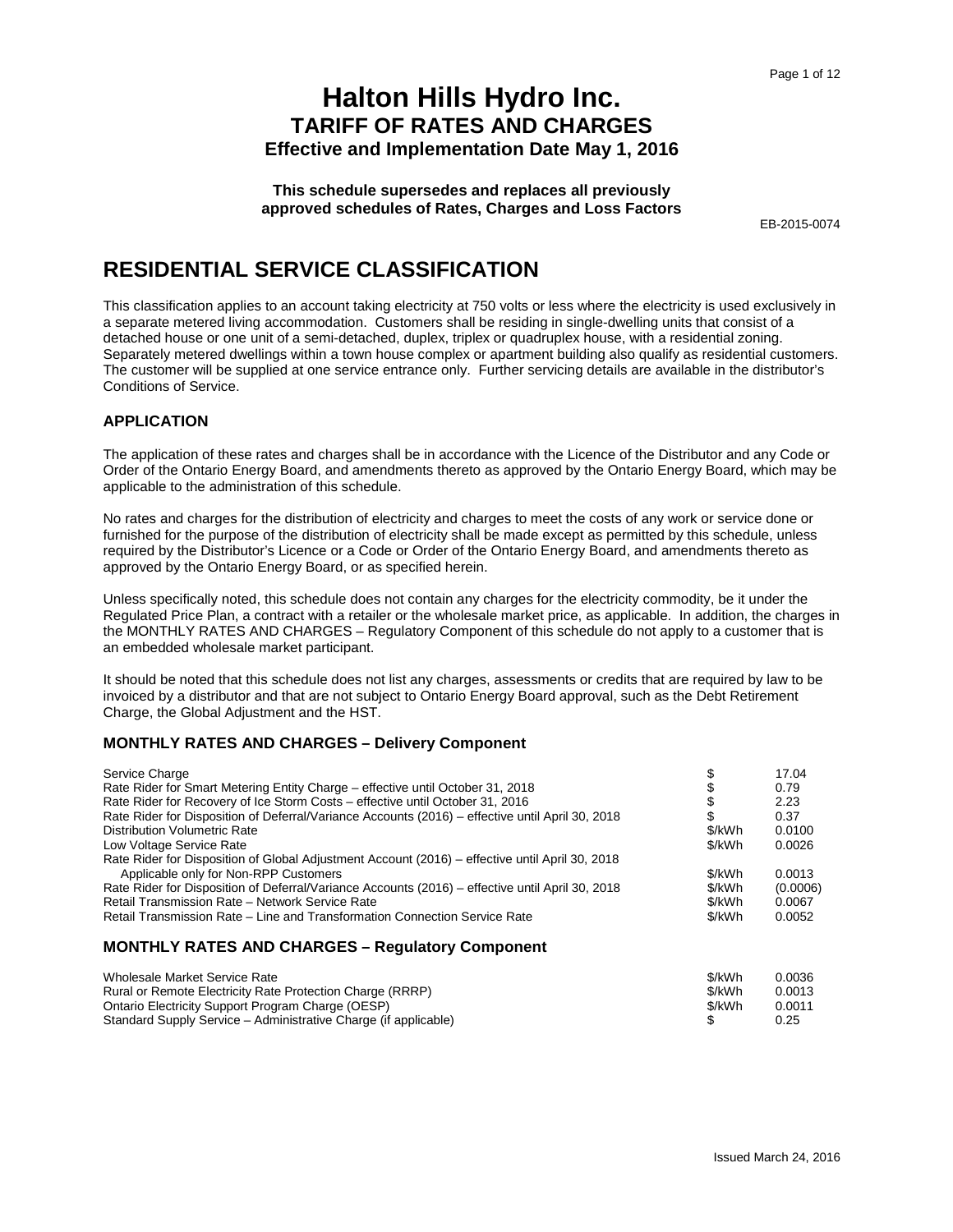**This schedule supersedes and replaces all previously approved schedules of Rates, Charges and Loss Factors**

EB-2015-0074

### **ONTARIO ELECTRICITY SUPPORT PROGRAM RECIPIENTS**

In addition to the charges specified on page 1 of this tariff of rates and charges, the following credits are to be applied to eligible residential customers.

#### **APPLICATION**

The application of the credits is in accordance with the Distribution System Code (Section 9) and subsection 79.2 of the Ontario Energy Board Act, 1998.

The application of these credits shall be in accordance with the Licence of the Distributor and any Code or Order of the Ontario Energy Board, and amendments thereto as approved by the Ontario Energy Board, which may be applicable to the administration of this schedule.

In this class:

"Aboriginal person" includes a person who is a First Nations person, a Métis person or an Inuit person; "account-holder" means a consumer who has an account with a distributor that falls within a residential-rate classification as specified in a rate order made by the Ontario Energy Board under section 78 of the Act, and who lives at the service address to which the account relates for at least six months in a year;

"electricity-intensive medical device" means an oxygen concentrator, a mechanical ventilator, or such other device as may be specified by the Ontario Energy Board;

"household" means the account-holder and any other people living at the accountholder's service address for at least six months in a year, including people other than the account-holder's spouse, children or other relatives; "household income" means the combined annual after-tax income of all members of a household aged 16 or over;

#### **MONTHLY RATES AND CHARGES**

#### **Class A**

(a) account-holders with a household income of \$28,000 or less living in a household of one or two persons; (b) account-holders with a household income of between \$28,001 and \$39,000 living in a household of three persons; (c) account-holders with a household income of between \$39,001 and \$48,000 living in a household of five persons; (d) account-holders with a household income of between \$48,001 and \$52,000 living in a household of seven or more persons; but does not include account-holders in Class E.<br>OESP Credit  $\text{OESP Credit}$  (30.00)

#### **Class B**

(a) account-holders with a household income of \$28,000 or less living in a household of three persons; (b) account-holders with a household income of between \$28,001 and \$39,000 living in a household of four persons; (c) account-holders with a household income of between \$39,001 and \$48,000 living in a household of six persons; but does not include account-holders in Class F.<br>OESP Credit  $\text{OESP}$  Credit  $\text{S}$  (34.00)

#### **Class C**

(a) account-holders with a household income of \$28,000 or less living in a household of four persons; (b) account-holders with a household income of between \$28,001 and \$39,000 living in a household of five persons; (c) account-holders with a household income of between \$39,001 and \$48,000 living in a household of seven or more persons; but does not include account-holders in Class G.  $\text{OESP}$  Credit  $\text{S}$  (38.00)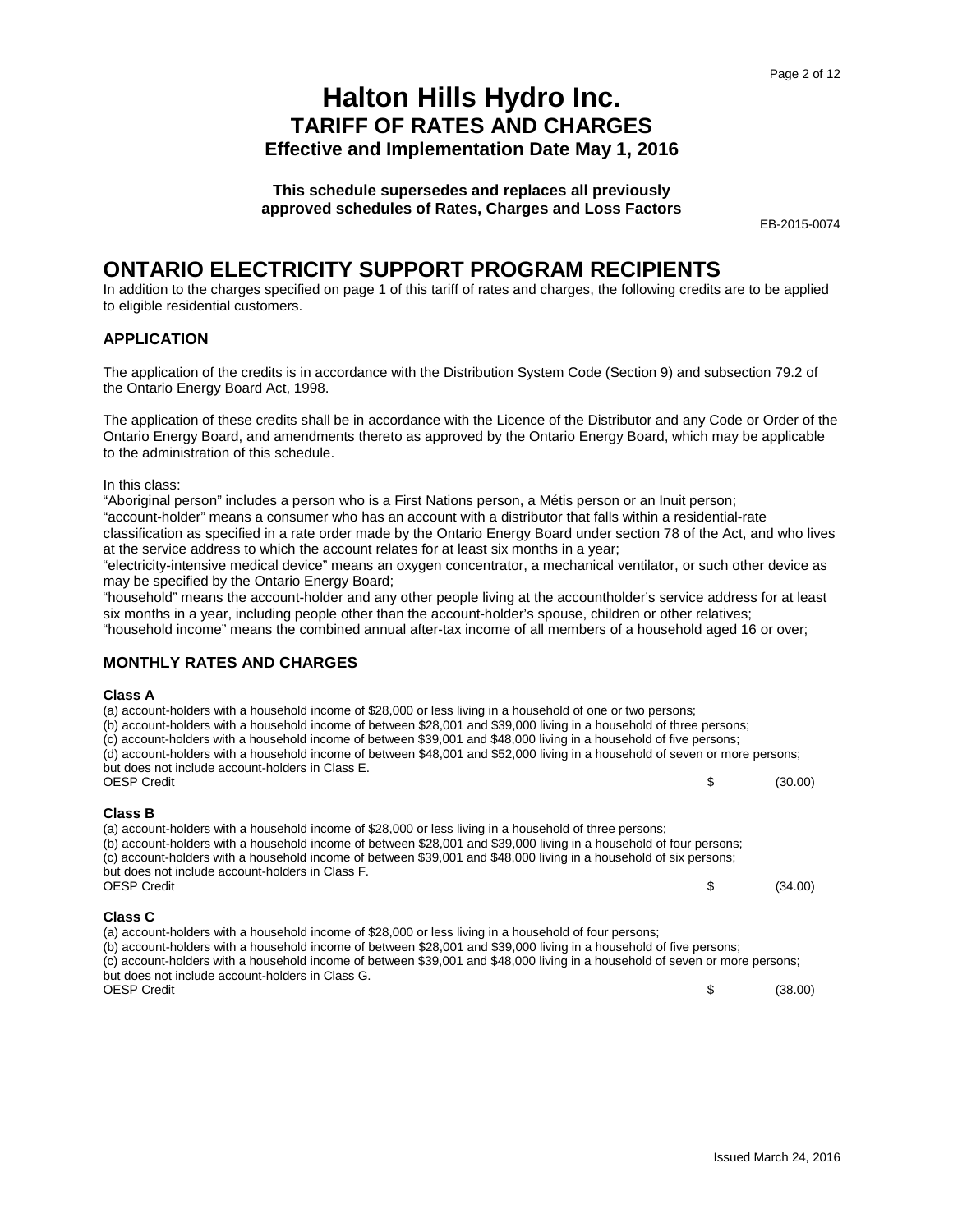EB-2015-0074

# **Halton Hills Hydro Inc. TARIFF OF RATES AND CHARGES**

**Effective and Implementation Date May 1, 2016**

**This schedule supersedes and replaces all previously approved schedules of Rates, Charges and Loss Factors**

# **ONTARIO ELECTRICITY SUPPORT PROGRAM RECIPIENTS**

#### **Class D**

| (a) account-holders with a household income of \$28,000 or less living in a household of five persons;<br>(b) account-holders with a household income of between \$28,001 and \$39,000 living in a household of six persons;<br>but does not include account-holders in Class H.                                                                                                                                                                                                                                                                                                                                                                                                                                                                                                                                                            |               |
|---------------------------------------------------------------------------------------------------------------------------------------------------------------------------------------------------------------------------------------------------------------------------------------------------------------------------------------------------------------------------------------------------------------------------------------------------------------------------------------------------------------------------------------------------------------------------------------------------------------------------------------------------------------------------------------------------------------------------------------------------------------------------------------------------------------------------------------------|---------------|
| OESP Credit                                                                                                                                                                                                                                                                                                                                                                                                                                                                                                                                                                                                                                                                                                                                                                                                                                 | \$<br>(42.00) |
| Class E<br>Class E comprises account-holders with a household income and household size described under Class A<br>who also meet any of the following conditions:<br>(a) the dwelling to which the account relates is heated primarily by electricity;<br>(b) the account-holder or any member of the account-holder's household is an Aboriginal person; or<br>(c) the account-holder or any member of the account-holder's household regularly uses, for medical purposes,<br>an electricity-intensive medical device at the dwelling to which the account relates.<br><b>OESP Credit</b>                                                                                                                                                                                                                                                 | \$<br>(45.00) |
| <b>Class F</b><br>(a) account-holders with a household income of \$28,000 or less living in a household of six or more persons;<br>(b) account-holders with a household income of between \$28,001 and \$39,000 living in a household of seven<br>or more persons; or<br>(c) account-holders with a household income and household size described under Class B who also meet any<br>of the following conditions:<br>i. the dwelling to which the account relates is heated primarily by electricity;<br>ii. the account-holder or any member of the account-holder's household is an Aboriginal person; or<br>iii. the account-holder or any member of the account-holder's household regularly uses, for medical purposes,<br>an electricity-intensive medical device at the dwelling to which the account relates.<br><b>OESP Credit</b> | \$<br>(50.00) |
|                                                                                                                                                                                                                                                                                                                                                                                                                                                                                                                                                                                                                                                                                                                                                                                                                                             |               |
| Class G<br>Class G comprises account-holders with a household income and household size described under Class C<br>who also meet any of the following conditions:<br>(a) the dwelling to which the account relates is heated primarily by electricity;<br>(b) the account-holder or any member of the account-holder's household is an Aboriginal person; or<br>(c) the account-holder or any member of the account-holder's household regularly uses, for medical purposes,<br>an electricity-intensive medical device at the dwelling to which the account relates.<br><b>OESP Credit</b>                                                                                                                                                                                                                                                 | \$<br>(55.00) |
| Class H<br>Class H comprises account-holders with a household income and household size described under Class D<br>who also meet any of the following conditions:<br>(a) the dwelling to which the account relates is heated primarily by electricity;<br>(b) the account-holder or any member of the account-holder's household is an Aboriginal person; or<br>(c) the account-holder or any member of the account-holder's household regularly uses, for medical purposes,<br>an electricity-intensive medical device at the dwelling to which the account relates.<br><b>OESP Credit</b>                                                                                                                                                                                                                                                 | \$<br>(60.00) |
| Class I<br>Class I comprises account-holders with a household income and household size described under<br>paragraphs (a) or (b) of Class F who also meet any of the following conditions:<br>(a) the dwelling to which the account relates is heated primarily by electricity;<br>(b) the account-holder or any member of the account-holder's household is an Aboriginal person; or<br>(c) the account-holder or any member of the account-holder's household regularly uses, for medical purposes,<br>an electricity-intensive medical device at the dwelling to which the account relates.<br><b>OESP Credit</b>                                                                                                                                                                                                                        | \$<br>(75.00) |
|                                                                                                                                                                                                                                                                                                                                                                                                                                                                                                                                                                                                                                                                                                                                                                                                                                             |               |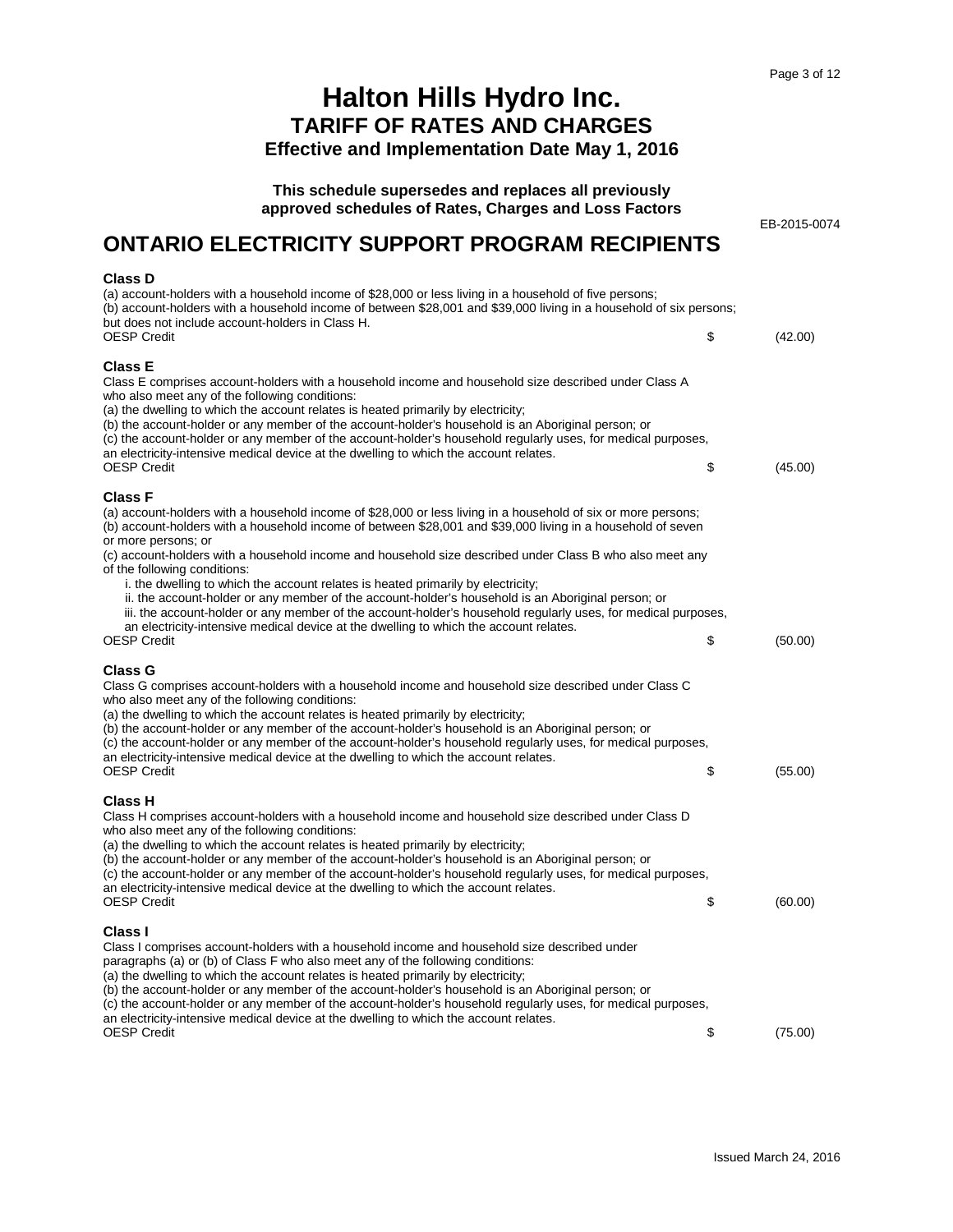**This schedule supersedes and replaces all previously approved schedules of Rates, Charges and Loss Factors**

EB-2015-0074

### **GENERAL SERVICE LESS THAN 50 kW SERVICE CLASSIFICATION**

This classification applies to a non-residential account taking electricity at 750 volts or less whose average monthly maximum demand is less than, or is forecast to be less than, 50 kW. Further servicing details are available in the distributor's Conditions of Service.

#### **APPLICATION**

The application of these rates and charges shall be in accordance with the Licence of the Distributor and any Code or Order of the Ontario Energy Board, and amendments thereto as approved by the Ontario Energy Board, which may be applicable to the administration of this schedule.

No rates and charges for the distribution of electricity and charges to meet the costs of any work or service done or furnished for the purpose of the distribution of electricity shall be made except as permitted by this schedule, unless required by the Distributor's Licence or a Code or Order of the Ontario Energy Board, and amendments thereto as approved by the Ontario Energy Board, or as specified herein.

Unless specifically noted, this schedule does not contain any charges for the electricity commodity, be it under the Regulated Price Plan, a contract with a retailer or the wholesale market price, as applicable. In addition, the charges in the MONTHLY RATES AND CHARGES – Regulatory Component of this schedule do not apply to a customer that is an embedded wholesale market participant.

It should be noted that this schedule does not list any charges, assessments or credits that are required by law to be invoiced by a distributor and that are not subject to Ontario Energy Board approval, such as the Debt Retirement Charge, the Global Adjustment and the HST.

#### **MONTHLY RATES AND CHARGES – Delivery Component**

| Service Charge                                                                                   |        | 27.51    |
|--------------------------------------------------------------------------------------------------|--------|----------|
| Rate Rider for Smart Metering Entity Charge - effective until October 31, 2018                   |        | 0.79     |
| Rate Rider for Recovery of Ice Storm Costs – effective until October 31, 2016                    | S      | 4.87     |
| Distribution Volumetric Rate                                                                     | \$/kWh | 0.0099   |
| Low Voltage Service Rate                                                                         | \$/kWh | 0.0024   |
| Rate Rider for Disposition of Global Adjustment Account (2016) – effective until April 30, 2018  |        |          |
| Applicable only for Non-RPP Customers                                                            | \$/kWh | 0.0013   |
| Rate Rider for Disposition of Deferral/Variance Accounts (2016) – effective until April 30, 2018 | \$/kWh | (0.0001) |
| Retail Transmission Rate - Network Service Rate                                                  | \$/kWh | 0.0059   |
| Retail Transmission Rate – Line and Transformation Connection Service Rate                       | \$/kWh | 0.0049   |
|                                                                                                  |        |          |

| Wholesale Market Service Rate                                   | \$/kWh | 0.0036 |
|-----------------------------------------------------------------|--------|--------|
| Rural or Remote Electricity Rate Protection Charge (RRRP)       | \$/kWh | 0.0013 |
| Ontario Electricity Support Program Charge (OESP)               | \$/kWh | 0.0011 |
| Standard Supply Service – Administrative Charge (if applicable) |        | 0.25   |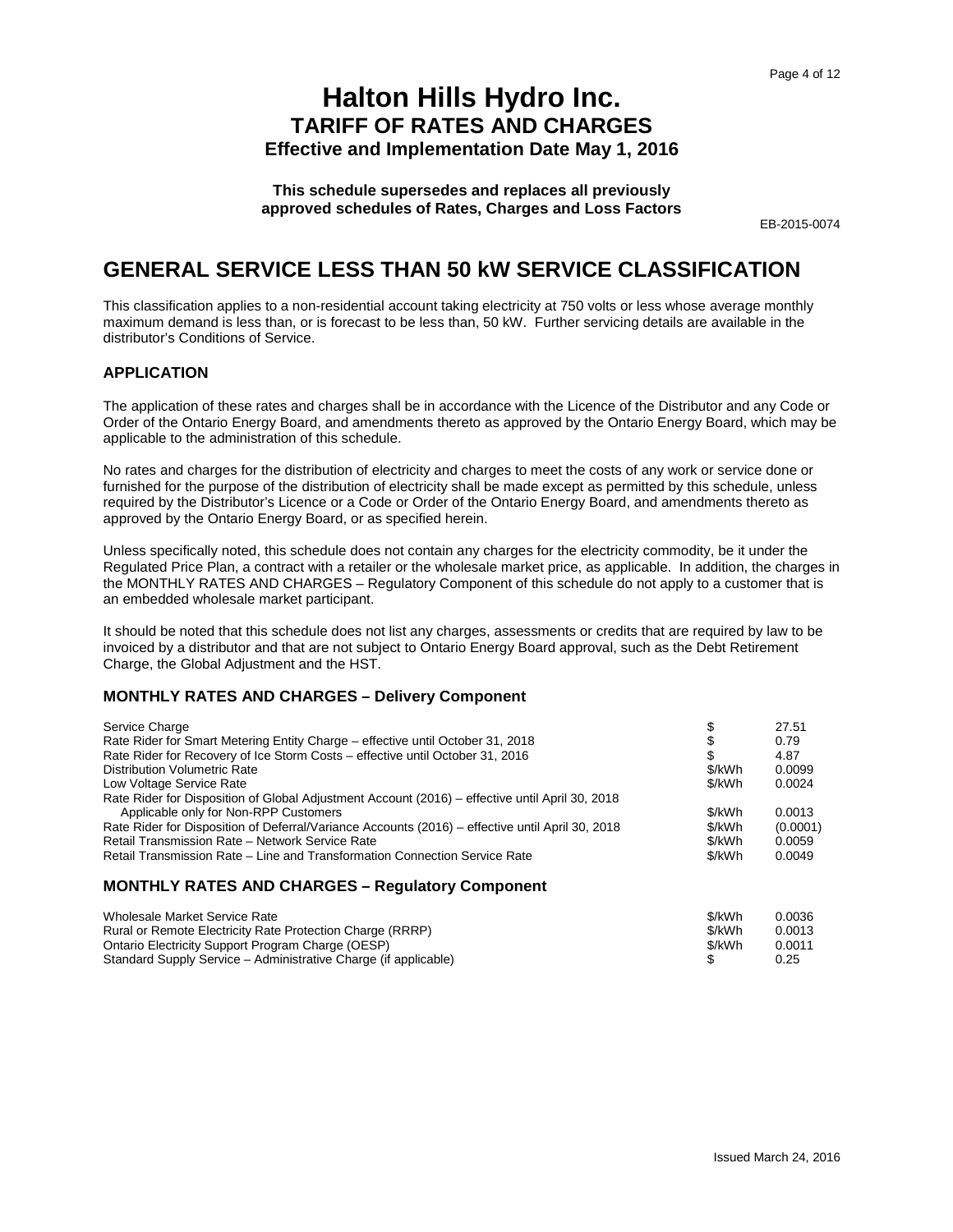**This schedule supersedes and replaces all previously approved schedules of Rates, Charges and Loss Factors**

EB-2015-0074

### **GENERAL SERVICE 50 to 999 kW SERVICE CLASSIFICATION**

This classification applies to a non-residential customer with an average peak demand equal to or greater than 50 kW over the past twelve months, or is forecast to be equal to or greater than 50 kW, but less than 1,000 kW. For a new customer without prior billing history, the peak demand will be based on 90% of the proposed capacity or installed transformer. Further servicing details are available in the distributor's Conditions of Service.

#### **APPLICATION**

The application of these rates and charges shall be in accordance with the Licence of the Distributor and any Code or Order of the Ontario Energy Board, and amendments thereto as approved by the Ontario Energy Board, which may be applicable to the administration of this schedule.

No rates and charges for the distribution of electricity and charges to meet the costs of any work or service done or furnished for the purpose of the distribution of electricity shall be made except as permitted by this schedule, unless required by the Distributor's Licence or a Code or Order of the Ontario Energy Board, and amendments thereto as approved by the Ontario Energy Board, or as specified herein.

Unless specifically noted, this schedule does not contain any charges for the electricity commodity, be it under the Regulated Price Plan, a contract with a retailer or the wholesale market price, as applicable. In addition, the charges in the MONTHLY RATES AND CHARGES – Regulatory Component of this schedule do not apply to a customer that is an embedded wholesale market participant.

It should be noted that this schedule does not list any charges, assessments or credits that are required by law to be invoiced by a distributor and that are not subject to Ontario Energy Board approval, such as the Debt Retirement Charge, the Global Adjustment and the HST.

Billing demands are established at the greater of 100% of the kW, or 90% of the kVA amounts with the exception of the Retail Transmission Rate-Network Service Rate, which is billed on a \$/kW basis only.

#### **MONTHLY RATES AND CHARGES – Delivery Component**

| Service Charge                                                                                   |       | 84.20  |
|--------------------------------------------------------------------------------------------------|-------|--------|
| Rate Rider for Recovery of Ice Storm Costs – effective until October 31, 2016                    | \$    | 51.28  |
| Distribution Volumetric Rate                                                                     | \$/kW | 3.7412 |
| Low Voltage Service Rate                                                                         | \$/kW | 1.0483 |
| Rate Rider for Disposition of Global Adjustment Account (2016) – effective until April 30, 2018  |       |        |
| Applicable only for Non-RPP Customers, excluding Wholesale Market Participants                   | \$/kW | 0.4972 |
| Rate Rider for Disposition of Deferral/Variance Accounts (2016) – effective until April 30, 2018 | \$/kW | 0.0332 |
| Rate Rider for Disposition of Deferral/Variance Accounts (2016) – effective until April 30, 2018 |       |        |
| Applicable only for Wholesale Market Participants                                                | \$/kW | 0.1596 |
| Retail Transmission Rate - Network Service Rate                                                  | \$/kW | 2.5817 |
| Retail Transmission Rate – Line and Transformation Connection Service Rate                       | \$/kW | 2.0847 |
|                                                                                                  |       |        |
| <b>MONTHLY RATES AND CHARGES - Regulatory Component</b>                                          |       |        |

| Wholesale Market Service Rate                                   | \$/kWh | 0.0036 |
|-----------------------------------------------------------------|--------|--------|
| Rural or Remote Electricity Rate Protection Charge (RRRP)       | \$/kWh | 0.0013 |
| Ontario Electricity Support Program Charge (OESP)               | \$/kWh | 0.0011 |
| Standard Supply Service – Administrative Charge (if applicable) |        | 0.25   |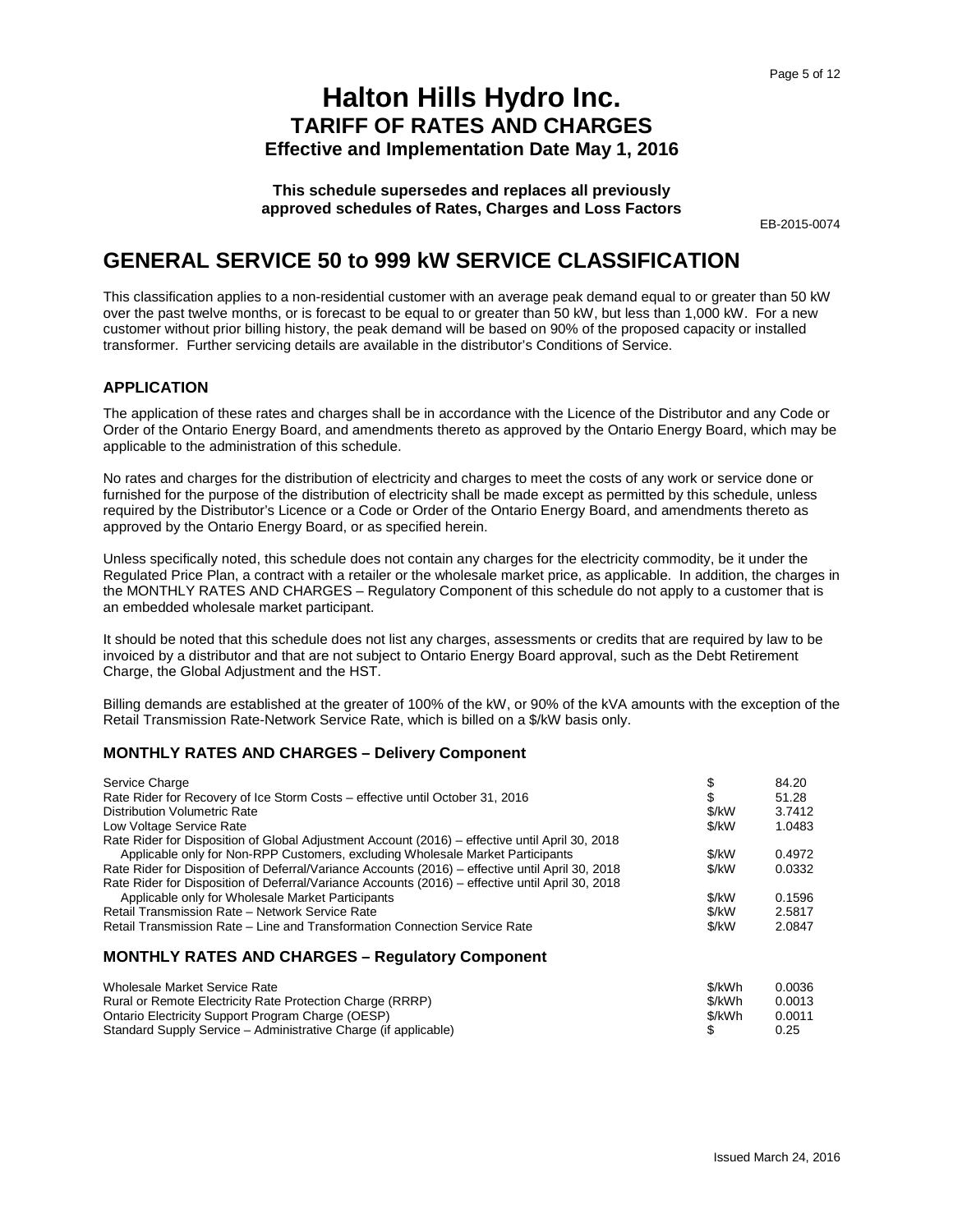**This schedule supersedes and replaces all previously approved schedules of Rates, Charges and Loss Factors**

EB-2015-0074

### **GENERAL SERVICE 1,000 to 4,999 kW SERVICE CLASSIFICATION**

This classification applies to a non-residential customer with an average peak demand equal to or greater than 1,000 kW over the past twelve months, or is forecast to be equal to or greater than 1,000 kW, but less than 5,000 kW. For a new customer without prior billing history, the peak demand will be based on 90% of the installed transformer. Class A and Class B consumers are defined in accordance with O.Reg. 429/04. Further servicing details are available in the distributor's Conditions of Service.

#### **APPLICATION**

The application of these rates and charges shall be in accordance with the Licence of the Distributor and any Code or Order of the Ontario Energy Board, and amendments thereto as approved by the Ontario Energy Board, which may be applicable to the administration of this schedule.

No rates and charges for the distribution of electricity and charges to meet the costs of any work or service done or furnished for the purpose of the distribution of electricity shall be made except as permitted by this schedule, unless required by the Distributor's Licence or a Code or Order of the Ontario Energy Board, and amendments thereto as approved by the Ontario Energy Board, or as specified herein.

Unless specifically noted, this schedule does not contain any charges for the electricity commodity, be it under the Regulated Price Plan, a contract with a retailer or the wholesale market price, as applicable. In addition, the charges in the MONTHLY RATES AND CHARGES – Regulatory Component of this schedule do not apply to a customer that is an embedded wholesale market participant.

It should be noted that this schedule does not list any charges, assessments or credits that are required by law to be invoiced by a distributor and that are not subject to Ontario Energy Board approval, such as the Debt Retirement Charge, the Global Adjustment and the HST.

Billing demands are established at the greater of 100% of the kW, or 90% of the kVA amounts with the exception of the Retail Transmission Rate-Network Service Rate, which is billed on a \$/kW basis only.

#### **MONTHLY RATES AND CHARGES – Delivery Component**

| Service Charge                                                                                   | S       | 179.93 |
|--------------------------------------------------------------------------------------------------|---------|--------|
| Rate Rider for Recovery of Ice Storm Costs – effective until October 31, 2016                    | S       | 490.55 |
| <b>Distribution Volumetric Rate</b>                                                              | \$/kW   | 3.3654 |
| Low Voltage Service Rate                                                                         | \$/kW   | 1.0483 |
| Rate Rider for Disposition of Global Adjustment Account (2016) – effective until April 30, 2018  |         |        |
| Applicable only for Class B Non-RPP Customers who are not Wholesale Market Participants          | \$/kW   | 0.4930 |
| Rate Rider for Disposition of Deferral/Variance Accounts (2016) – effective until April 30, 2018 | \$/kW   | 0.0455 |
| Retail Transmission Rate - Network Service Rate                                                  | \$/kW   | 2.5817 |
| Retail Transmission Rate – Line and Transformation Connection Service Rate                       | $$$ /kW | 2.0847 |
|                                                                                                  |         |        |

| Wholesale Market Service Rate                                   | \$/kWh | 0.0036 |
|-----------------------------------------------------------------|--------|--------|
| Rural or Remote Electricity Rate Protection Charge (RRRP)       | \$/kWh | 0.0013 |
| Ontario Electricity Support Program Charge (OESP)               | \$/kWh | 0.0011 |
| Standard Supply Service – Administrative Charge (if applicable) |        | 0.25   |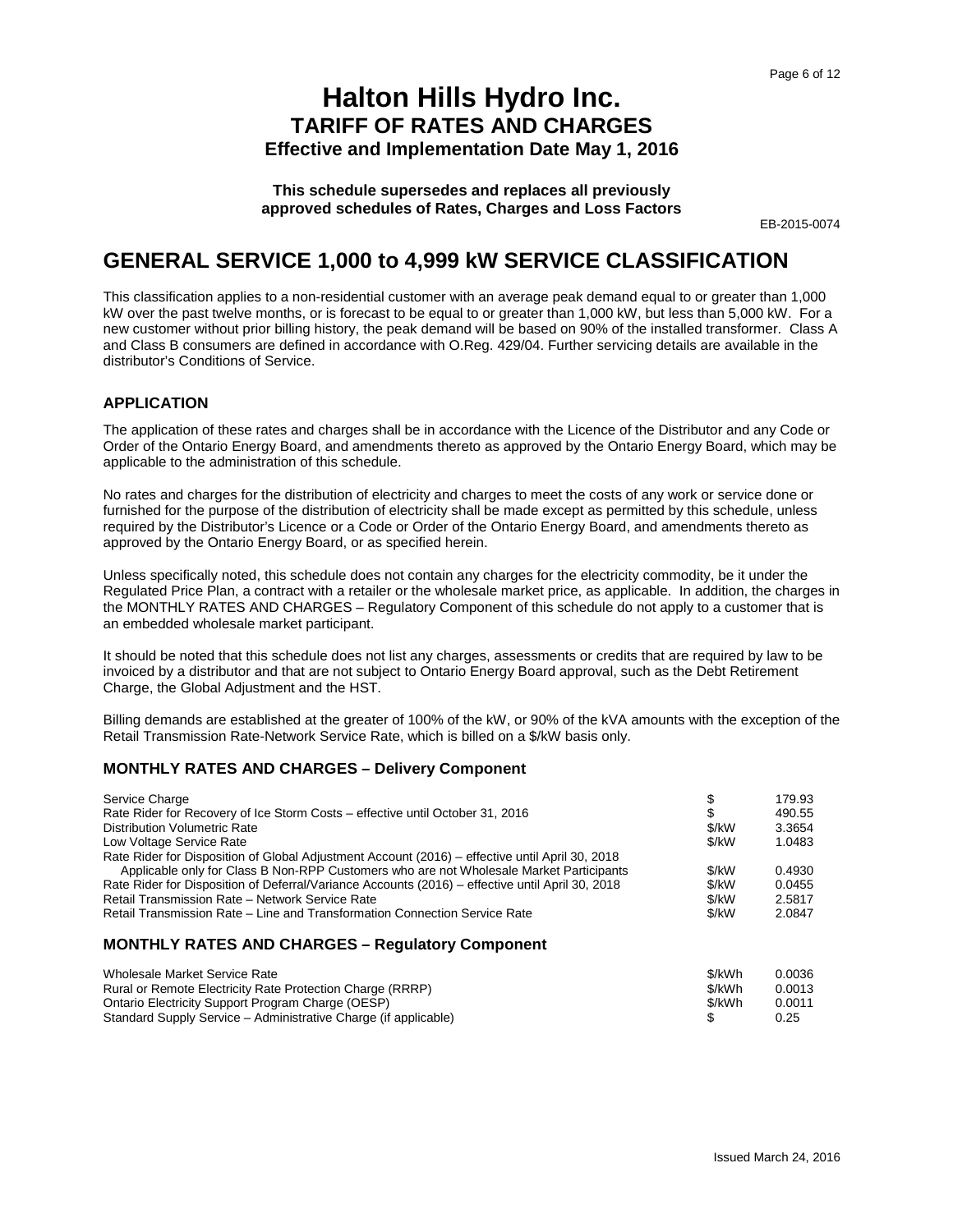**This schedule supersedes and replaces all previously approved schedules of Rates, Charges and Loss Factors**

EB-2015-0074

### **UNMETERED SCATTERED LOAD SERVICE CLASSIFICATION**

This classification applies to an account taking electricity at 750 volts or less whose average monthly maximum demand is less than, or is forecast to be less than, 50 kW and the consumption is unmetered. Such connections include cable TV power packs, bus shelters, telephone booths, traffic lights, pedestrian X-Walk signals/beacons, railway crossings, etc. The level of the consumption will be agreed to by the distributor and the customer, based on detailed manufacturer information/documentation with regard to electrical consumption of the unmetered load or periodic monitoring of actual consumption. Further servicing details are available in the distributor's Conditions of Service.

### **APPLICATION**

The application of these rates and charges shall be in accordance with the Licence of the Distributor and any Code or Order of the Ontario Energy Board, and amendments thereto as approved by the Ontario Energy Board, which may be applicable to the administration of this schedule.

No rates and charges for the distribution of electricity and charges to meet the costs of any work or service done or furnished for the purpose of the distribution of electricity shall be made except as permitted by this schedule, unless required by the Distributor's Licence or a Code or Order of the Ontario Energy Board, and amendments thereto as approved by the Ontario Energy Board, or as specified herein.

Unless specifically noted, this schedule does not contain any charges for the electricity commodity, be it under the Regulated Price Plan, a contract with a retailer or the wholesale market price, as applicable. In addition, the charges in the MONTHLY RATES AND CHARGES – Regulatory Component of this schedule do not apply to a customer that is an embedded wholesale market participant.

It should be noted that this schedule does not list any charges, assessments or credits that are required by law to be invoiced by a distributor and that are not subject to Ontario Energy Board approval, such as the Debt Retirement Charge, the Global Adjustment and the HST.

### **MONTHLY RATES AND CHARGES – Delivery Component**

| Service Charge (per connection)                                                                  |        | 7.73     |
|--------------------------------------------------------------------------------------------------|--------|----------|
| Rate Rider for Recovery of Ice Storm Costs – effective until October 31, 2016                    | S      | 0.96     |
| <b>Distribution Volumetric Rate</b>                                                              | \$/kWh | 0.0052   |
| Low Voltage Service Rate                                                                         | \$/kWh | 0.0024   |
| Rate Rider for Disposition of Global Adjustment Account (2016) – effective until April 30, 2018  |        |          |
| Applicable only for Non-RPP Customers                                                            | \$/kWh | 0.0000   |
| Rate Rider for Disposition of Deferral/Variance Accounts (2016) – effective until April 30, 2018 | \$/kWh | (0.0002) |
| Retail Transmission Rate - Network Service Rate                                                  | \$/kWh | 0.0059   |
| Retail Transmission Rate - Line and Transformation Connection Service Rate                       | \$/kWh | 0.0049   |
| <b>MONTHLY DATES AND CHADGES</b><br>Dogulatory Component                                         |        |          |

| Wholesale Market Service Rate                                   | \$/kWh | 0.0036 |
|-----------------------------------------------------------------|--------|--------|
| Rural or Remote Electricity Rate Protection Charge (RRRP)       | \$/kWh | 0.0013 |
| Ontario Electricity Support Program Charge (OESP)               | \$/kWh | 0.0011 |
| Standard Supply Service – Administrative Charge (if applicable) |        | 0.25   |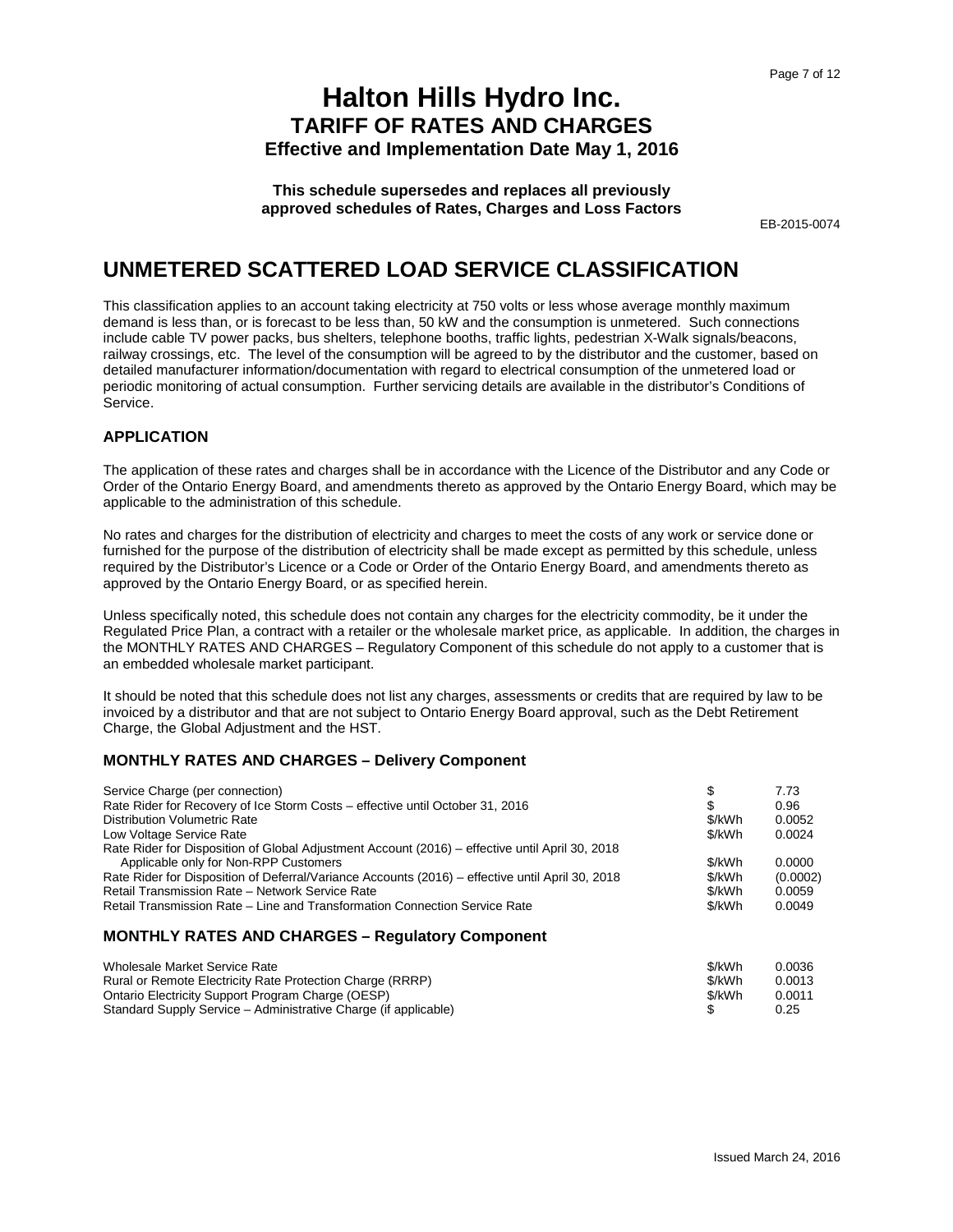**This schedule supersedes and replaces all previously approved schedules of Rates, Charges and Loss Factors**

EB-2015-0074

### **SENTINEL LIGHTING SERVICE CLASSIFICATION**

This classification refers to accounts that are an unmetered lighting load supplied to a sentinel light. Further servicing details are available in the distributor's Conditions of Service.

#### **APPLICATION**

The application of these rates and charges shall be in accordance with the Licence of the Distributor and any Code or Order of the Ontario Energy Board, and amendments thereto as approved by the Ontario Energy Board, which may be applicable to the administration of this schedule.

No rates and charges for the distribution of electricity and charges to meet the costs of any work or service done or furnished for the purpose of the distribution of electricity shall be made except as permitted by this schedule, unless required by the Distributor's Licence or a Code or Order of the Ontario Energy Board, and amendments thereto as approved by the Ontario Energy Board, or as specified herein.

Unless specifically noted, this schedule does not contain any charges for the electricity commodity, be it under the Regulated Price Plan, a contract with a retailer or the wholesale market price, as applicable. In addition, the charges in the MONTHLY RATES AND CHARGES – Regulatory Component of this schedule do not apply to a customer that is an embedded wholesale market participant.

It should be noted that this schedule does not list any charges, assessments or credits that are required by law to be invoiced by a distributor and that are not subject to Ontario Energy Board approval, such as the Debt Retirement Charge, the Global Adjustment and the HST.

#### **MONTHLY RATES AND CHARGES – Delivery Component**

| Service Charge (per connection)                                                                  |       | 9.19     |
|--------------------------------------------------------------------------------------------------|-------|----------|
| Rate Rider for Recovery of Ice Storm Costs – effective until October 31, 2016                    |       | 1.25     |
| <b>Distribution Volumetric Rate</b>                                                              | \$/kW | 34.8177  |
| Low Voltage Service Rate                                                                         | \$/kW | 0.7547   |
| Rate Rider for Disposition of Global Adjustment Account (2016) – effective until April 30, 2018  |       |          |
| Applicable only for Non-RPP Customers                                                            | \$/kW | 0.9766   |
| Rate Rider for Disposition of Deferral/Variance Accounts (2016) – effective until April 30, 2018 | \$/kW | (0.5359) |
| Retail Transmission Rate - Network Service Rate                                                  | \$/kW | 1.8418   |
| Retail Transmission Rate – Line and Transformation Connection Service Rate                       | \$/kW | 1.5007   |

| Wholesale Market Service Rate                                   | \$/kWh | 0.0036 |
|-----------------------------------------------------------------|--------|--------|
| Rural or Remote Electricity Rate Protection Charge (RRRP)       | \$/kWh | 0.0013 |
| Ontario Electricity Support Program Charge (OESP)               | \$/kWh | 0.0011 |
| Standard Supply Service – Administrative Charge (if applicable) |        | 0.25   |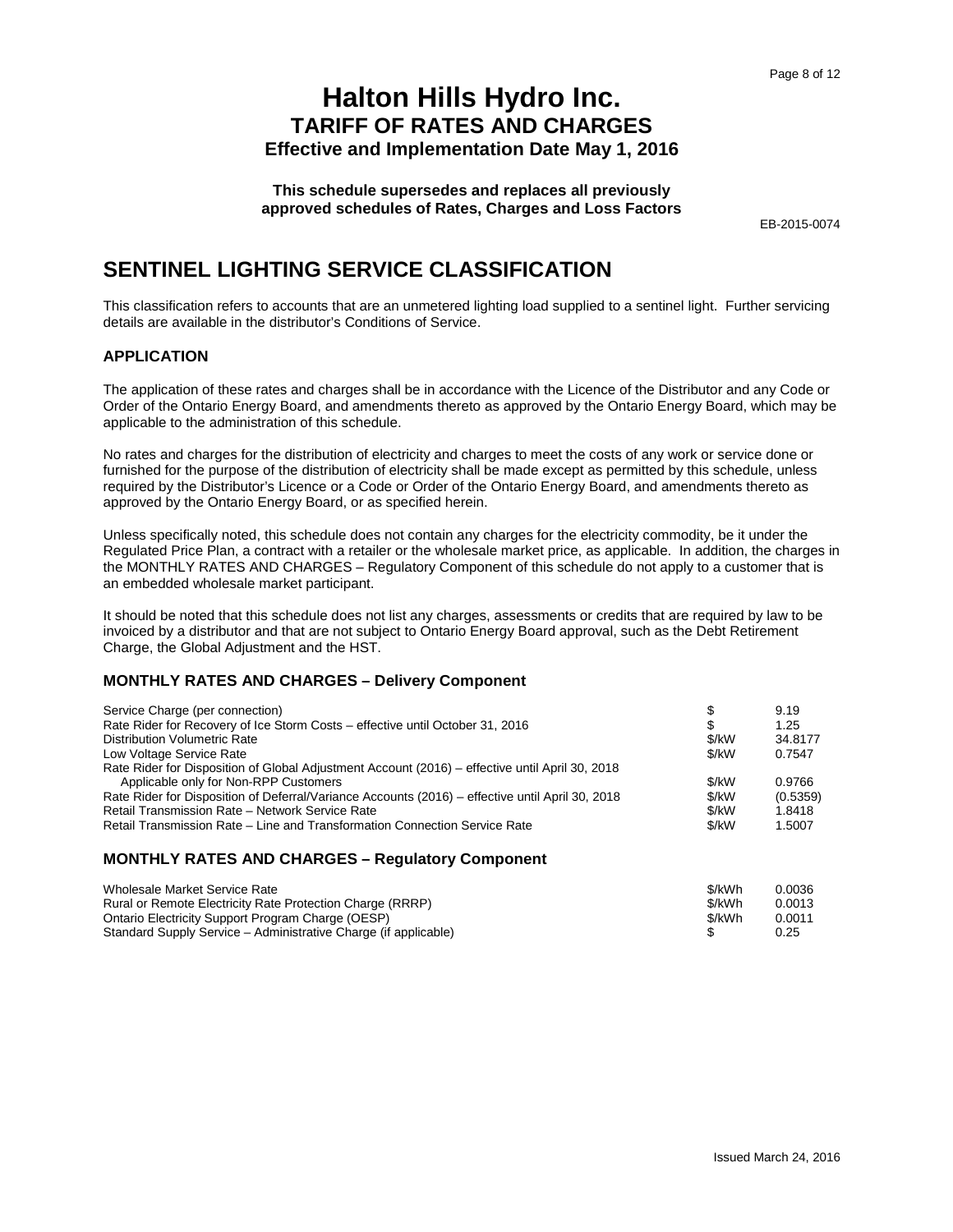**This schedule supersedes and replaces all previously approved schedules of Rates, Charges and Loss Factors**

EB-2015-0074

### **STREET LIGHTING SERVICE CLASSIFICATION**

All services supplied to street lighting equipment owned by or operated for the Municipality, the Region or the Province of Ontario shall be classified as Street Lighting Service. Street Lighting plant, facilities, or equipment owned by the customer are subject to the Electrical Safety Authority (ESA) requirements and Halton Hills Hydro specifications. Further servicing details are available in the distributor's Conditions of Service.

### **APPLICATION**

The application of these rates and charges shall be in accordance with the Licence of the Distributor and any Code or Order of the Ontario Energy Board, and amendments thereto as approved by the Ontario Energy Board, which may be applicable to the administration of this schedule.

No rates and charges for the distribution of electricity and charges to meet the costs of any work or service done or furnished for the purpose of the distribution of electricity shall be made except as permitted by this schedule, unless required by the Distributor's Licence or a Code or Order of the Ontario Energy Board, and amendments thereto as approved by the Ontario Energy Board, or as specified herein.

Unless specifically noted, this schedule does not contain any charges for the electricity commodity, be it under the Regulated Price Plan, a contract with a retailer or the wholesale market price, as applicable. In addition, the charges in the MONTHLY RATES AND CHARGES – Regulatory Component of this schedule do not apply to a customer that is an embedded wholesale market participant.

It should be noted that this schedule does not list any charges, assessments or credits that are required by law to be invoiced by a distributor and that are not subject to Ontario Energy Board approval, such as the Debt Retirement Charge, the Global Adjustment and the HST.

#### **MONTHLY RATES AND CHARGES – Delivery Component**

| Service Charge (per connection)                                                                  |       | 2.23     |
|--------------------------------------------------------------------------------------------------|-------|----------|
| Rate Rider for Recovery of Ice Storm Costs – effective until October 31, 2016                    | S     | 0.63     |
| <b>Distribution Volumetric Rate</b>                                                              | \$/kW | 1.5053   |
| Low Voltage Service Rate                                                                         | \$/kW | 0.7393   |
| Rate Rider for Disposition of Global Adjustment Account (2016) – effective until April 30, 2018  |       |          |
| Applicable only for Non-RPP Customers                                                            | \$/kW | 0.4770   |
| Rate Rider for Disposition of Deferral/Variance Accounts (2016) – effective until April 30, 2018 | \$/kW | (2.3665) |
| Retail Transmission Rate - Network Service Rate                                                  | \$/kW | 1.8333   |
| Retail Transmission Rate – Line and Transformation Connection Service Rate                       | \$/kW | 1.4701   |
|                                                                                                  |       |          |

| Wholesale Market Service Rate                                   | \$/kWh | 0.0036 |
|-----------------------------------------------------------------|--------|--------|
| Rural or Remote Electricity Rate Protection Charge (RRRP)       | \$/kWh | 0.0013 |
| Ontario Electricity Support Program Charge (OESP)               | \$/kWh | 0.0011 |
| Standard Supply Service – Administrative Charge (if applicable) |        | 0.25   |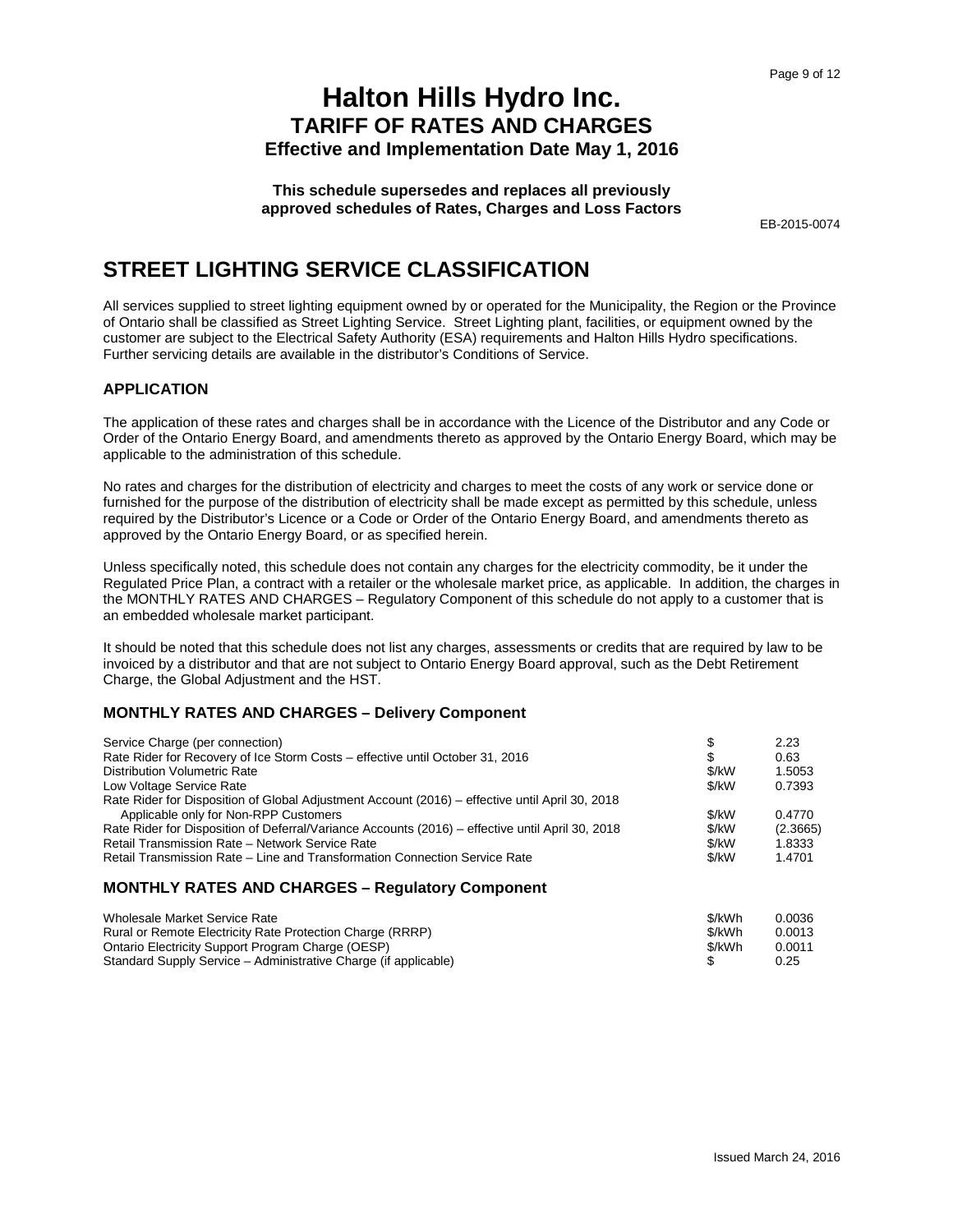**This schedule supersedes and replaces all previously approved schedules of Rates, Charges and Loss Factors**

EB-2015-0074

### **microFIT SERVICE CLASSIFICATION**

This classification applies to an electricity generation facility contracted under the Independent Electricity System Operator's microFIT program and connected to the distributor's distribution system. Further servicing details are available in the distributor's Conditions of Service.

### **APPLICATION**

The application of these rates and charges shall be in accordance with the Licence of the Distributor and any Code or Order of the Ontario Energy Board, and amendments thereto as approved by the Ontario Energy Board, which may be applicable to the administration of this schedule.

No rates and charges for the distribution of electricity and charges to meet the costs of any work or service done or furnished for the purpose of the distribution of electricity shall be made except as permitted by this schedule, unless required by the Distributor's Licence or a Code or Order of the Ontario Energy Board, and amendments thereto as approved by the Ontario Energy Board, or as specified herein.

Unless specifically noted, this schedule does not contain any charges for the electricity commodity, be it under the Regulated Price Plan, a contract with a retailer or the wholesale market price, as applicable.

It should be noted that this schedule does not list any charges, assessments or credits that are required by law to be invoiced by a distributor and that are not subject to Ontario Energy Board approval, such as the Debt Retirement Charge, the Global Adjustment and the HST.

#### **MONTHLY RATES AND CHARGES – Delivery Component**

Service Charge 5.40

### **ALLOWANCES**

Transformer Allowance for Ownership - per kW of billing demand/month<br>
Primary Metering Allowance for transformer losses – applied to measured demand and energy 66 (1.00) Primary Metering Allowance for transformer losses – applied to measured demand and energy  $\%$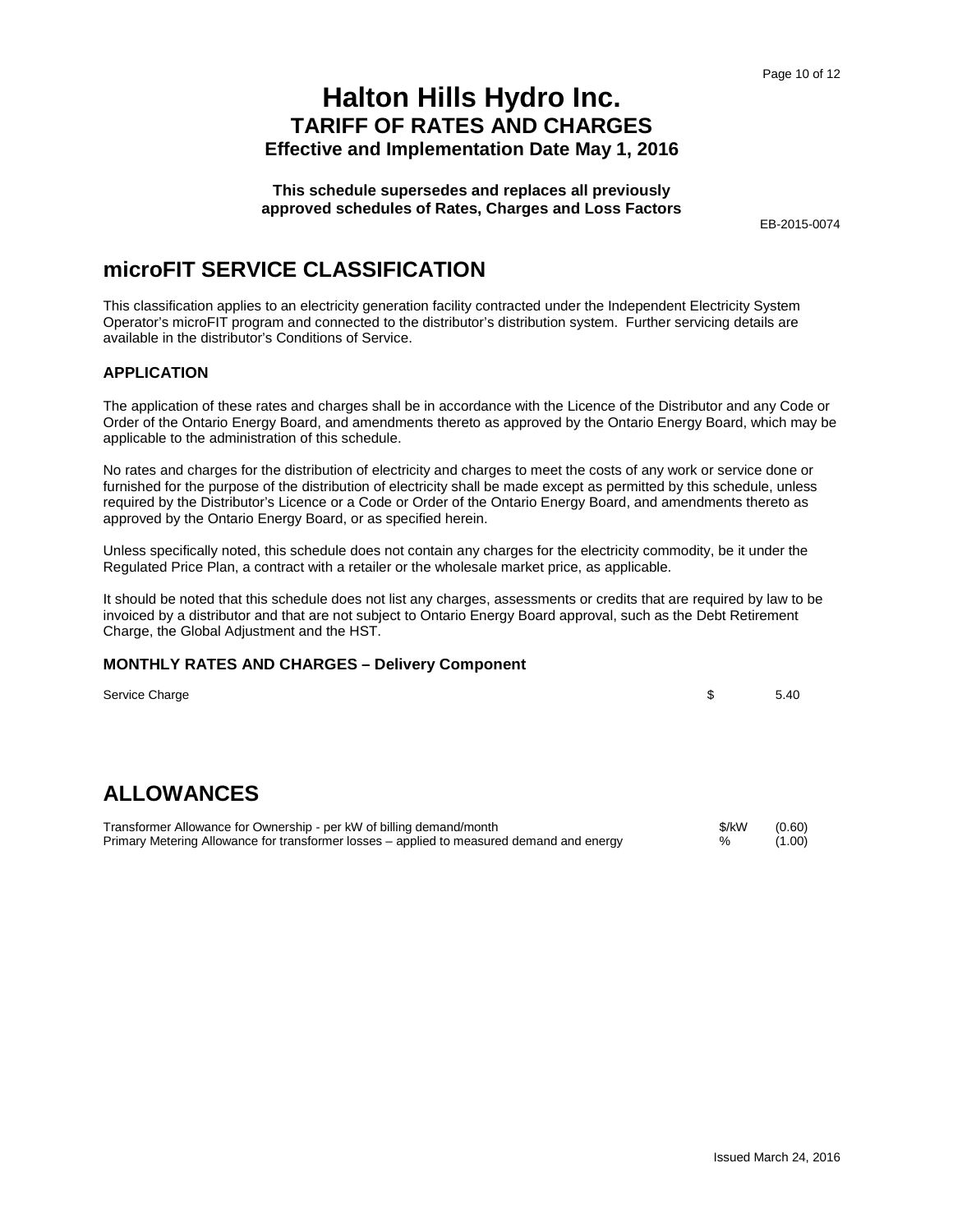**This schedule supersedes and replaces all previously approved schedules of Rates, Charges and Loss Factors**

EB-2015-0074

### **SPECIFIC SERVICE CHARGES**

#### **APPLICATION**

The application of these rates and charges shall be in accordance with the Licence of the Distributor and any Code or Order of the Ontario Energy Board, and amendments thereto as approved by the Ontario Energy Board, which may be applicable to the administration of this schedule.

No charges to meet the costs of any work or service done or furnished for the purpose of the distribution of electricity shall be made except as permitted by this schedule, unless required by the Distributor's Licence or a Code or Order of the Ontario Energy Board, and amendments thereto as approved by the Ontario Energy Board, or as specified herein.

It should be noted that this schedule does not list any charges, assessments or credits that are required by law to be invoiced by a distributor and that are not subject to Ontario Energy Board approval, such as the Debt Retirement Charge, the Global Adjustment and the HST.

| <b>Customer Administration</b>                                                            |                 |          |
|-------------------------------------------------------------------------------------------|-----------------|----------|
| Arrears certificate                                                                       |                 | 15.00    |
| Statement of account                                                                      |                 | 15.00    |
| Pulling post dated cheques                                                                |                 | 15.00    |
| Duplicate invoices for previous billing                                                   |                 | 15.00    |
| Request for other billing information                                                     |                 | 15.00    |
| Easement letter                                                                           |                 | 15.00    |
| Income tax letter                                                                         |                 | 15.00    |
| Notification charge                                                                       |                 | 15.00    |
| Account history                                                                           |                 | 15.00    |
| Credit reference/credit check (plus credit agency costs)                                  |                 | 15.00    |
| Returned cheque charge (plus bank charges)                                                |                 | 15.00    |
| Charge to certify cheque                                                                  |                 | 15.00    |
| Legal letter charge                                                                       |                 | 15.00    |
| Account set up charge/change of occupancy charge (plus credit agency costs if applicable) |                 | 30.00    |
| Special meter reads                                                                       |                 | 30.00    |
| Meter dispute charge plus Measurement Canada fees (if meter found correct)                | \$              | 30.00    |
| <b>Non-Payment of Account</b>                                                             |                 |          |
| Late payment - per month                                                                  | %               | 1.50     |
| Late payment - per annum                                                                  | %               | 19.56    |
| Collection of account charge - no disconnection                                           |                 | 30.00    |
| Collection of account charge – no disconnection – after regular hours                     | <b>88888888</b> | 165.00   |
| Disconnect/Reconnect at meter - during regular hours                                      |                 | 65.00    |
| Disconnect/Reconnect at meter – after regular hours                                       |                 | 185.00   |
| Disconnect/Reconnect at pole - during regular hours                                       |                 | 185.00   |
| Disconnect/Reconnect at pole - after regular hours                                        |                 | 415.00   |
| Install/Remove load control device - during regular hours                                 |                 | 65.00    |
| Install/Remove load control device - after regular hours                                  |                 | 185.00   |
| Other                                                                                     |                 |          |
| Service call – customer owned equipment                                                   |                 | 30.00    |
| Service call - after regular hours                                                        | <b>88888</b>    | 165.00   |
| Temporary service install & remove - overhead - no transformer                            |                 | 500.00   |
| Temporary service install & remove – underground – no transformer                         |                 | 300.00   |
| Temporary service install & remove – overhead – with transformer                          |                 | 1,000.00 |
| Specific charge for access to the power poles – per pole/year                             | \$              | 22.35    |
| (with the exception of wireless attachments)                                              |                 |          |
| Interval Meter Charge                                                                     | \$              | 20.00    |